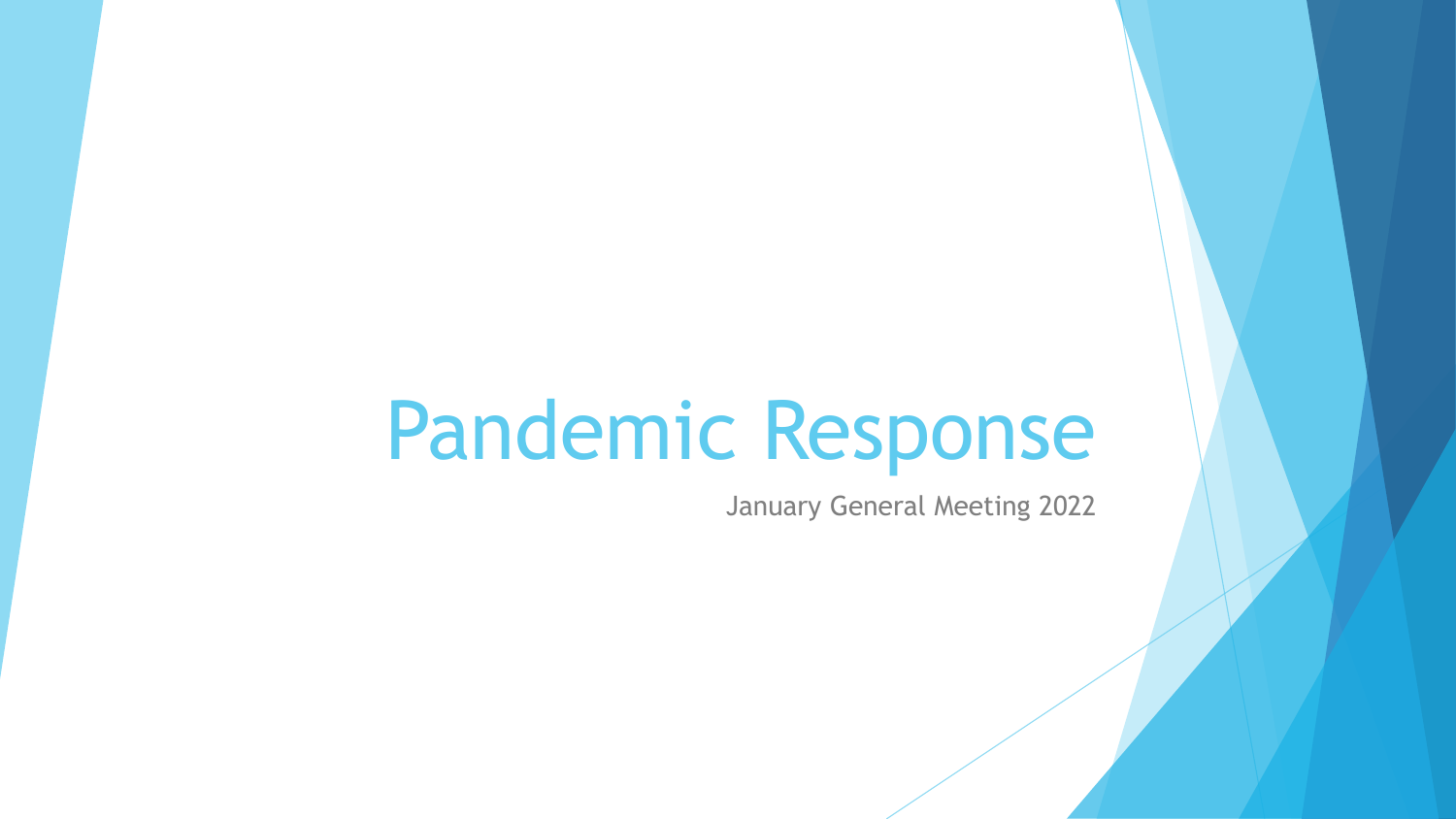#### Functional Closures

- Functional closure of a school, which is determined by the school or school district due to a lack of staff to provide the required level of teaching, supervision, support, and/or custodial to ensure the health and safety of students. This would likely be due to a high absenteeism of all staff or certain employees required for a school to function and the inability to replace those absences.
- [https://burnabyschools.ca/functional-closure-what-it-looks-like-in-burnaby](https://burnabyschools.ca/functional-closure-what-it-looks-like-in-burnaby-schools/)schools/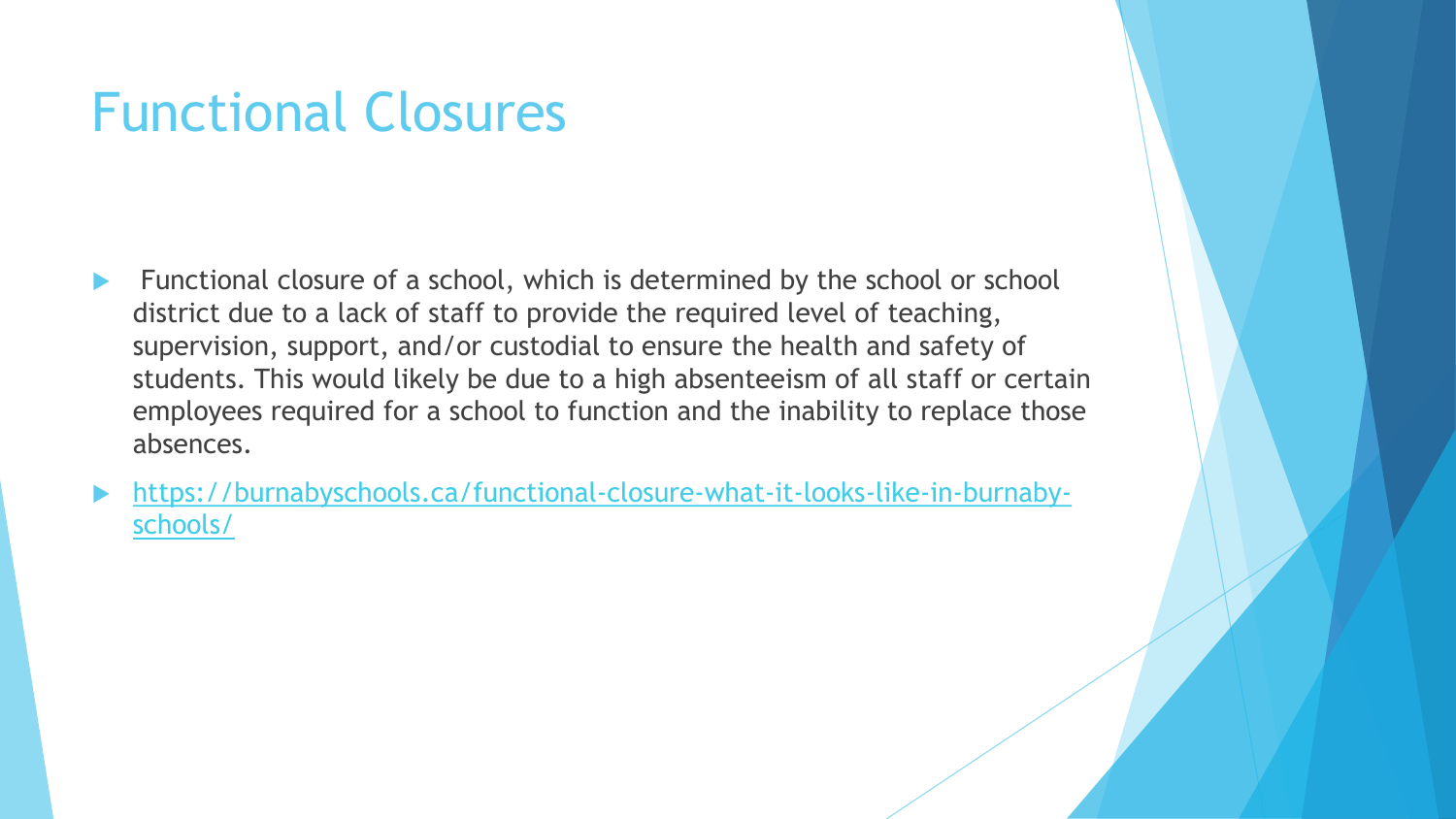## Changes to the District Health & Safety Handbook

- Definitions section (pg. 5): Self Monitor
- Space arrangements: Utilizing virtual or smaller in person options (pg. 7)
- Infection Prevention and Exposure Control: Public Health no longer providing individual COVID-19 exposure notifications regarding schools (pg. 9)
- PPE: District upgrading masks to 3-ply disposable (pg. 17)
- Curriculum, Programs and Activities: extra curricular sports and tournaments are currently paused(pg. 50)
- [https://burnabyschools.ca/wp-content/uploads/2021/12/BSD-Communicable-](https://burnabyschools.ca/wp-content/uploads/2021/12/BSD-Communicable-Disease-Prevention-COVID-19-Staff-Handbook-for-2022-01-07.pdf)Disease-Prevention-COVID-19-Staff-Handbook-for-2022-01-07.pdf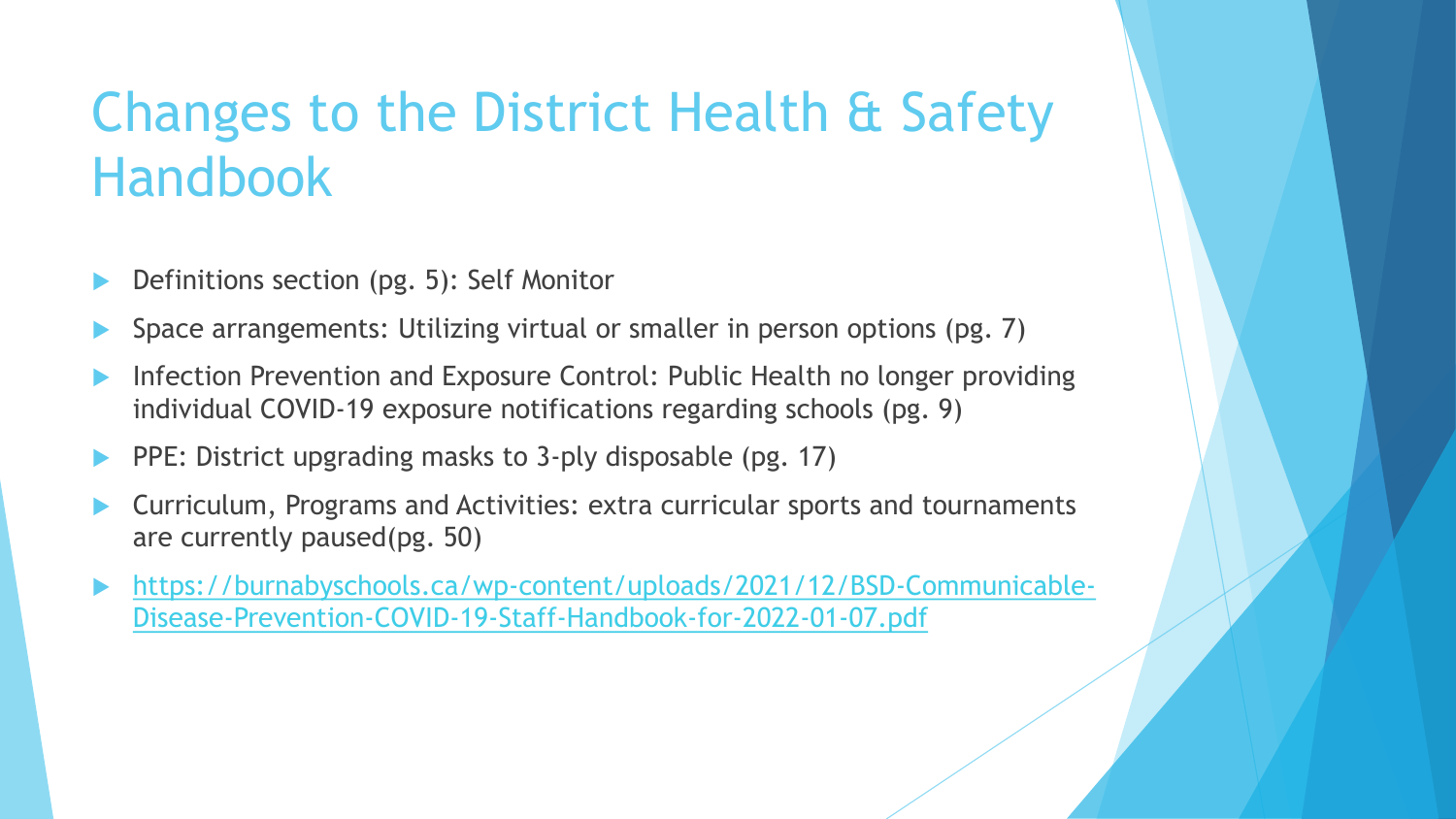### Ventilation

- ▶ Currently there are 280 classrooms in the school district that have partial and/or no ventilation. The district has just announced that they ordered:
	- ▶ Jade 2.0 (ultra-violet) HEPA-RX filter 99.997% active Carbon
	- 100 Germ Guardian (ultra-violet) HEPA filter 99.7% carbon filter
- Deployment:
	- ▶ Expect 3-4-day installation time once scrubber arrive (targeting Friday, January  $21^{st}$
	- ▶ Operations Department staff will support H&S / HVAC teams
- Members advised to continue to keep doors and windows open.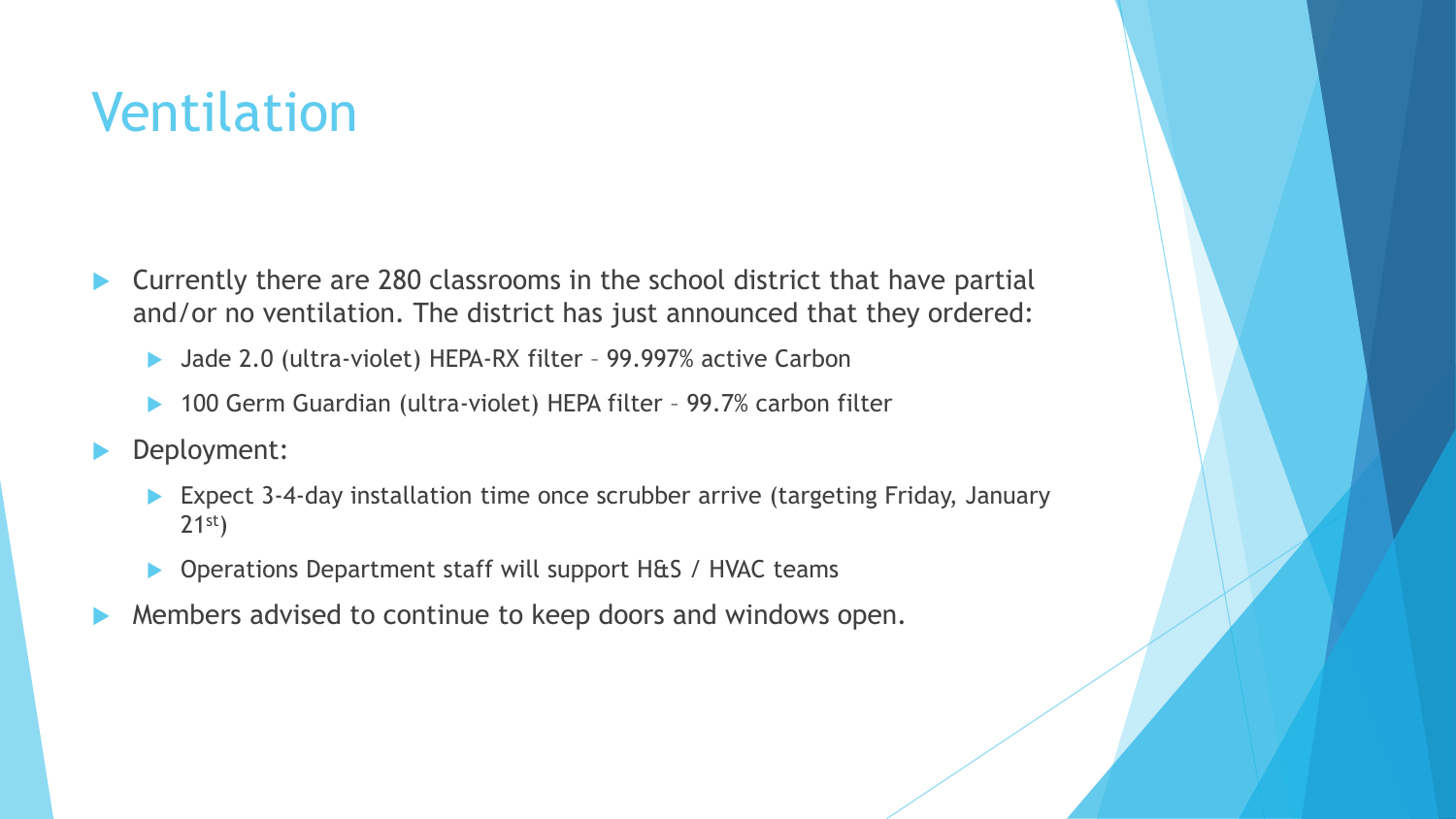## Logging Absences

- COVM (COVID-19 Medical) -For COVID-19 testing or COVID related appointment pg.11
- COVI (COVID-19-Illness)- Staff needing to stay home because they tested positive for COVID 19 (pg.12)
- PLCV (Paid Leave-COVID) Asymptomatic (able to work) directed by PH to selfisolate and medically unable to get vaccinated. -Must contact your administrator/manager (pg12)
- Vaccine Leave-Half day leave to receive booster/vaccines.
- Currently the BTA is discussing the parameters for a letter of understanding (LOU) for asymptomatic members, or members advised to isolate, being able to work remotely**. No agreement has been achieved currently.**
- [BCTF Shared with members: http://www.bccdc.ca/health-info/diseases](http://www.bccdc.ca/health-info/diseases-conditions/covid-19/if-you-have-covid-19)conditions/covid-19/if-you-have-covid-19